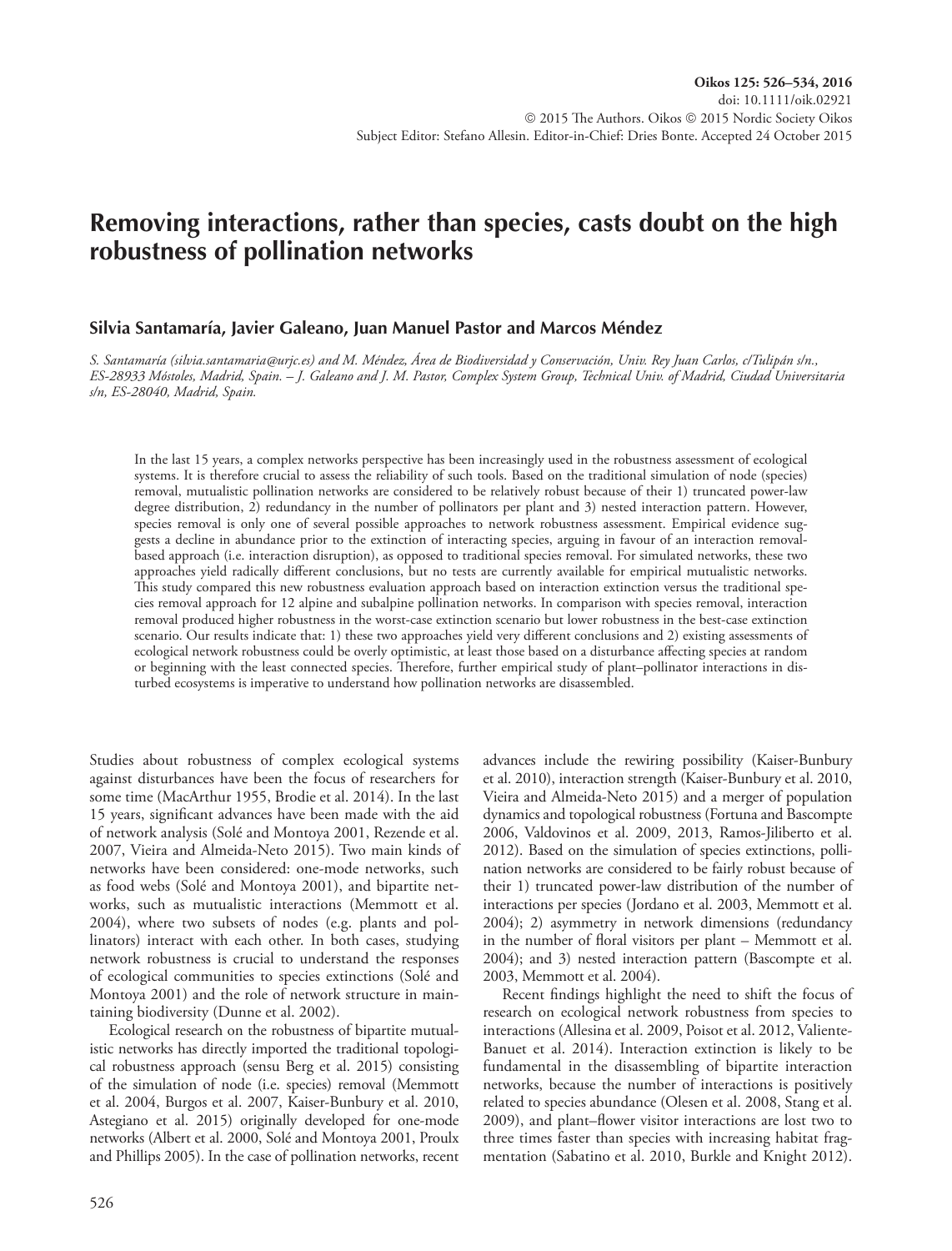The robustness of complex networks against various types of interaction removal, apart from nodes, has been little studied (Holme et al. 2002). In ecology, simulation of interaction removal has been performed for empirical food webs (Gao et al. 2006) and the distinction between redundant and functional interactions is relevant for the robustness of food webs (Allesina et al. 2009). Interaction extinction has only recently been expanded to simulated mutualistic networks by Pastor et al. (2012).

The logic underlying this approach is based on the recently appreciated fact that two species do not always interact whenever they co-occur (Poisot et al. 2012). This is true for stable communities where abundance fluctuations are within normal bounds, but for the objectives of this paper it is particularly important in situations of gradual, rather than sudden, erosion of abundance in the face of environmental degradation. In such a scenario, an interaction may disappear before any of the species involved in that interaction becomes extinct (Allesina et al. 2009, Hegland and Nielsen 2009). For example, Anderson et al. (2011) showed the importance of the functional extinction (sensu Dayton et al. 2000, Brodie et al. 2014) of pollinating birds in pollination networks, where interactions broke down when the density of pollinating birds fell below a threshold, without becoming extinct. Rewiring that occurs in stable communities, where no disassembly is taking place (Olesen et al. 2008, Petanidou et al. 2008) has also to be clearly distinguished from the scenario considered here, where interactions steadily disappear due to environmental degradation. Rewiring can also occur during disassembly and increase robustness (Kaiser-Bunbury et al. 2010, Ramos-Jiliberto et al. 2012) but is beyond the scope of our study.

Based on the previous available results obtained for empirical food webs (Gao et al. 2006, Allesina et al. 2009) and simulated pollination networks (Pastor et al. 2012), we expected the simulation of interaction extinctions to produce qualitatively different extinction patterns from those obtained using the node extinction approach. This would imply that the traditional approach to robustness assessment might lead to overly-optimistic conclusions about the robustness of pollination networks (Gao et al. 2006, Allesina et al. 2009, Pastor et al. 2012). Alternatively, if these two approaches produced similar results for empirical networks, assessing robustness by removing nodes would be appropriate and simpler.

The main goal of this study is to assess whether there are differences in the robustness of alpine and subalpine pollination (hereafter ASP) networks when interactions rather than species are cumulatively removed. A parallel study (Santamaría et al. 2014) evaluated the robustness of the 12 available ASP networks using the traditional approach. Here, we use the data set from that study to estimate the robustness of ASP networks to the removal of their interactions. As these two robustness assessment approaches are not directly comparable (Gao et al. 2006), we have first developed a 'common ground' between them using 1) three interaction extinction sequences representing best-, worst- and intermediate-case scenarios; 2) a conversion of interaction-based extinction plots into node extinction plots; and 3) comparable quantitative robustness indices for each robustness assessment approach. We have then asked: 1) Do different robustness assessment approaches using the same representation (i.e. comparable plots) yield similar results? 2) What is the role of network asymmetry in the new robustness assessment approach? 3) Do the interaction-based and the node-based extinction plots yield similar results for the interaction extinction approach? This last question asks to what extent the conversion of interaction-based extinction plots into node-based extinction plots is warranted. Overall, the different approaches yield very different results, even increasing the effect of network asymmetry on robustness. We conclude, therefore, that the traditional approach to robustness assessment may lead to overly-optimistic conclusions about the robustness of pollination networks.

# **Material and methods**

We applied the interaction extinction approach to robustness assessment recently proposed by Pastor et al. (2012) to 12 empirical binary ASP networks previously analyzed in Santamaría et al. (2014) using the traditional node (species) extinction approach (Memmott et al. 2004). Although weighted networks would be preferable, only three weighted ASP networks were available. Thus, we emphasize patterns for binary networks and address the tentative differences obtained when using an analogous weighted interaction extinction approach in the discussion.

As in the node-based robustness assessment (hereafter NBRA) approach, a species is considered extinct in the interaction-based robustness assessment (hereafter IBRA) approach when all their mutualistic interactions are lost. Contrary to NBRA, there is no distinction between primary and secondary extinctions based on subsets (plants or pollinators) of species (see Vieira and Almeida-Neto 2015 for a similar approach). Instead, the primary removal of 'interactions' produces secondary extinctions of 'nodes' in both plants and pollinators. Interaction-based removal is a generalization of node-based removal. Therefore, the comparison of robustness between NBRA and IBRA may not be straightforward (Fig. 1). We have achieved comparability by focusing on secondary extinctions of species, by means of three complementary analyses intended to: 1) establish bestand worst-case scenario extinction sequences for IBRA that could be compared with those of NBRA; 2) develop extinction plots that were directly comparable across approaches (Fig. 1); and 3) calculate indices of robustness for these extinction plots.

First, we implemented three interaction extinction sequences in IBRA intended to produce best-, worst- and intermediate case scenarios, as has been done in NBRA (Memmott et al. 2004). The first sequence always removed the interaction between the most connected species (hereafter, most connected first) and its most connected mutualistic partner. When more than one species had the same degree of connectivity, we randomly chose one of them. This process was repeated as many times as the number of interactions in the network until the last interaction (the least connected species and its least connected mutualistic partner) was removed. Note that, contrary to NBRA, interaction removal did not follow a predefined sequence because the degree of species was updated after each interaction extinction. The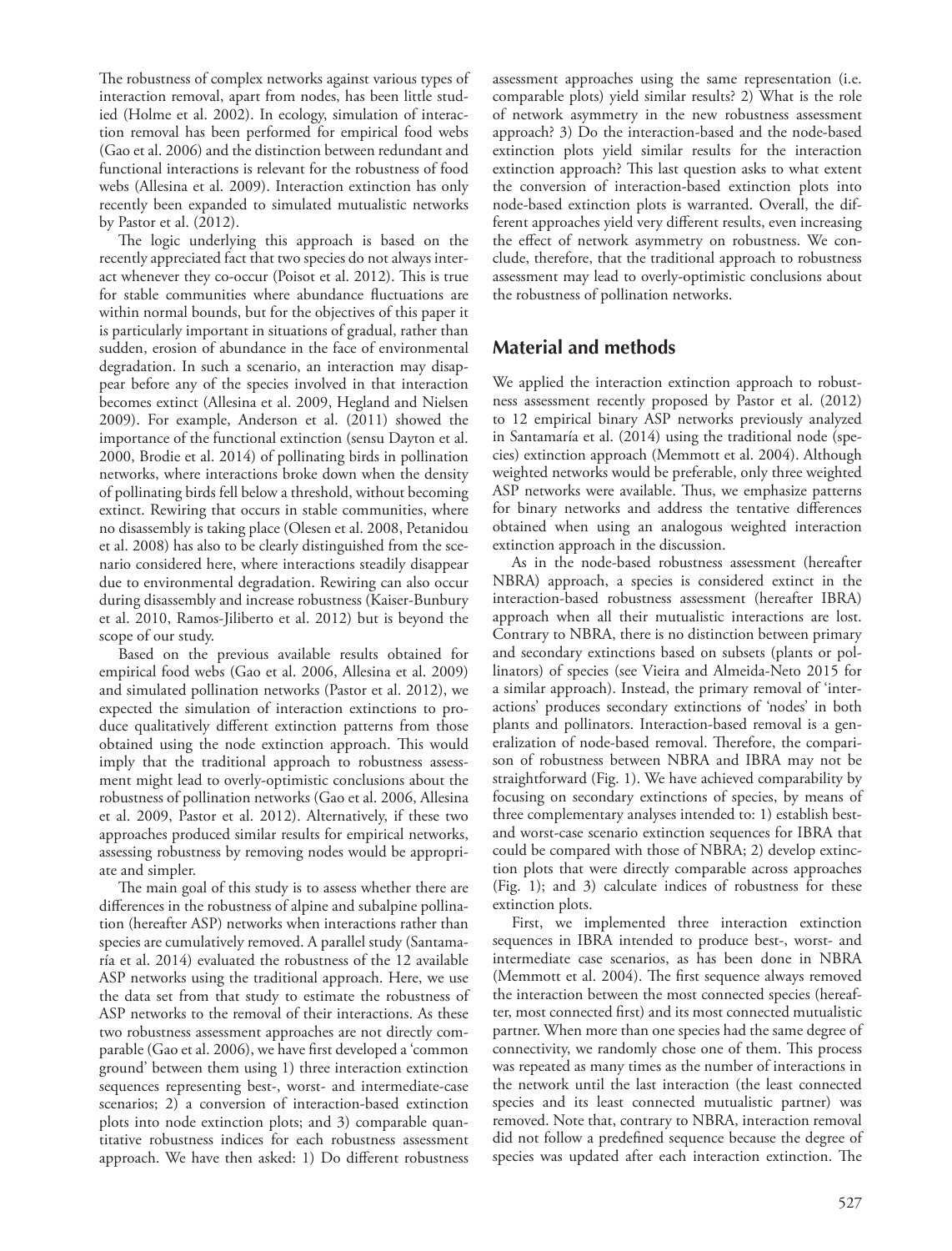

Figure 1. Summary of the reasoning used to develop a 'common ground' to compare the robustness of alpine and subalpine pollination networks under the new interaction removal versus the traditional species removal approaches, which are not directly comparable. First, a node–node extinction plot of interaction based robustness assessment (IBRA) approach versus node–node extinction plot of node based robustness assessment (NBRA) approach allows robustness approaches to be compared. Second, a node–node extinction plot of IBRA versus node–interaction extinction plot of IBRA allows the comparison of robustness representations. Note that each extinction plot has an associated robustness index:  $R_{50}$ , fraction of species that had to be removed from the largest subset to cause a loss of  $\geq$  50% of species from the smallest subset based on NBRA;  $R_{50-N-N}$ , fraction of species that had to be removed from the largest subset to cause a loss of  $\geq$  50% of species from the smallest subset based on IBRA;  $R_{50-N-1}$ , fraction of interaction extinctions necessary to cause the secondary extinction of 50% of species in the smallest subset.

second sequence always removed the interaction between the least connected species (hereafter, least connected first) and its least connected mutualistic partner, and then continued by removing the remaining interactions belonging to the least connected species and its least connected mutualistic partner at each iteration step. The third sequence, named random, removed interactions at random, to simulate an intermediate extinction scenario. Naïvely, we expected the most connected first sequence to present a worst-case scenario and match the most-to-least connected species extinction sequence of Memmott et al. (2004). In the same way, we expected the less connected first sequence to match the least-to-most connected species extinction sequence of Memmott et al. (2004). We only realized a posteriori that our match of best- and worst-case scenarios was incorrect. All the extinction sequences were run in MatLab, and 300 iterations were averaged for each sequence following Ramos-Jiliberto et al. (2012).

Secondly, robustness assessment in NBRA relies on a plot of a subset of species (e.g. plants) that remains in the network as the extinction of the species in the other subset (e.g. pollinators) increases (Memmott et al. 2004) (node– node extinction plot: Fig. 1). We represented the proportion of species (plants or pollinators) that remained connected as the proportion of removed interactions increased in an analogous plot based on interaction extinction (node–interaction extinction plot: Fig. 1). Because NBRA node–node and IBRA node–interaction extinction plots were not directly comparable, we established an additional plot as a common ground between the two approaches (Fig. 1). To achieve this, we plotted IBRA as if it were a NBRA node–node extinction plot by counting the remaining species of one subset (y-axis) when extinctions of the other subset (x-axis) of species occurred (node–node extinction plot of IBRA: Fig. 1). The node–node extinction plots of IBRA for plants and pollinators were necessarily symmetrical curves with respect to the diagonal xxx. To facilitate comparison with NBRA, we plotted the proportion of species in the smallest species-rich subset (plants or pollinators) that remained connected as the proportion of extinct species increased in the largest species-rich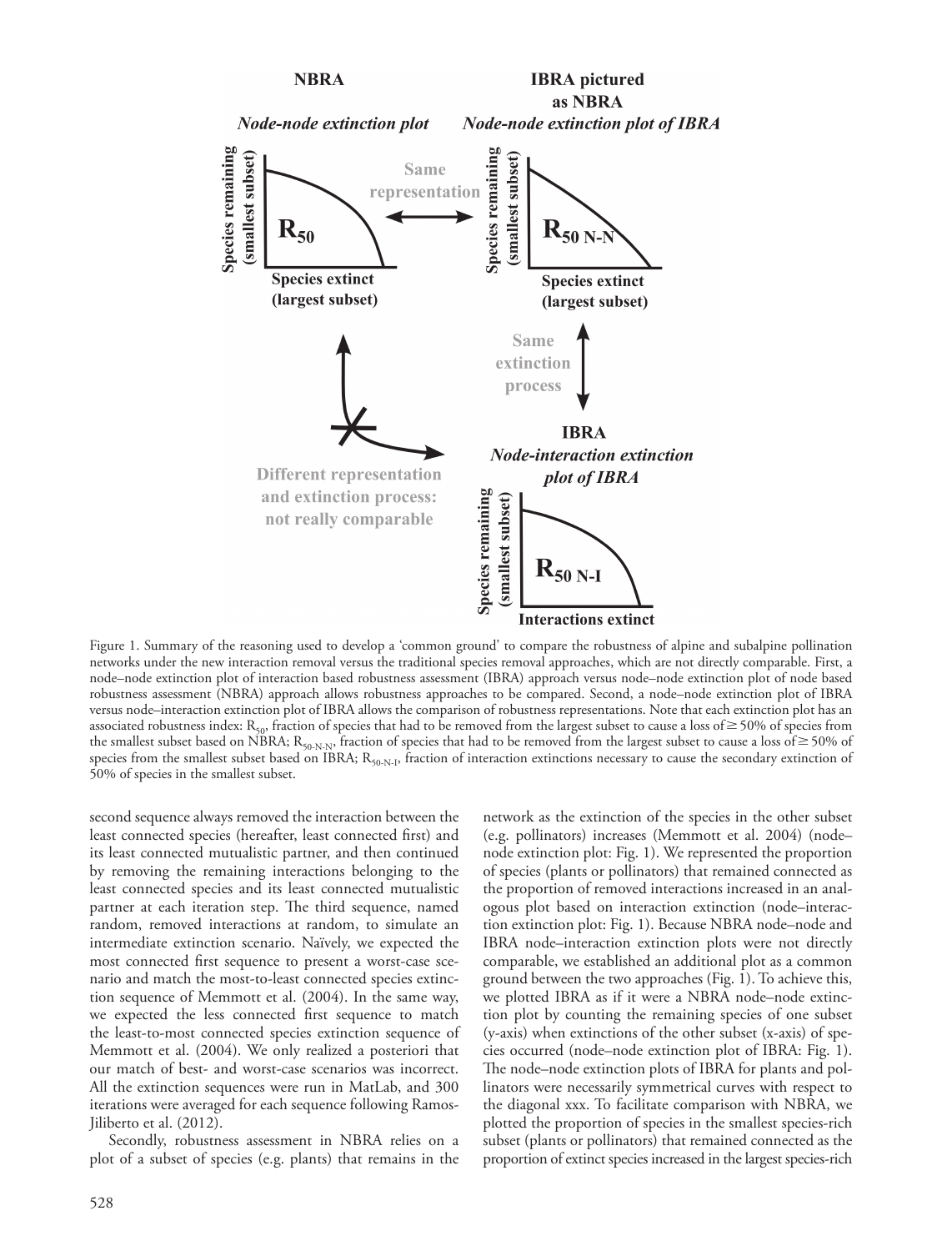subset (Fig. 1). These are the most favourable cases for each pair of symmetrical extinction curves, because these curves are the ones located above the diagonal. They allow a more direct comparison with NBRA, because interaction extinction produces faster species extinction in the largest subset than in the smallest one.

Thirdly, based on the extinction plots in NBRA, an index of robustness,  $R_{50}$ , has been proposed (Dunne et al. 2002). In a similar way, we used the bipartite  $R_{50}$  index of robustness introduced by Pastor et al. (2012) to facilitate the comparison of robustness between scenarios and networks. We refer to this index as  $R_{50-N-N}$  to indicate that it is based on the node–node extinction plot of IBRA. We introduced an analogous index named  $R_{50-N-I}$  based on the node–interaction extinction plot of IBRA calculated as the proportion of interaction extinctions necessary to cause the secondary extinction of 50% of the species in the smallest subset.

To compare robustness under NBRA (analyzed in Santamaría et al. 2014) and IBRA, we used the NBRA and the IBRA node–node extinction plots and their corresponding  $R_{50}$  and  $R_{50-N-N}$  robustness indices (Fig. 1). We specifically compared the best- and the worst-case extinction scenarios of NBRA with the best- and the worst-case extinction scenarios of IBRA respectively (see Results and Discussion about what turned out to be the best- and worst-case scenarios in IBRA). We also compared to what extent there was a match between the node–node and node–interaction extinction plots of IBRA and between their corresponding  $R_{50-N-N}$  and  $R_{50-N-I}$ indices (Fig. 1). Comparisons were carried out in two steps. First, differences in robustness values were tested by means of a paired t-test in SPSS 12.0. In the NBRA-IBRA comparison, we tested the difference  $R_{50} - R_{50-N-N}$  and in the comparison between node–node and node–interaction IBRA extinction plots, we tested the difference  $R_{50-N-N} - R_{50-N-I}$ . We then used a Spearman's correlation analysis in SPSS 12.0 to examine the correlation between the different robustness indices,  $\rm R_{50}$  with  $\rm R_{50\text{-}N\text{-}N}$  and  $\rm R_{50\text{-}N\text{-}N}$  with  $\rm R_{50\text{-}N\text{-}I}.$ 

To compare the influence of network asymmetry on robustness across robustness indices  $(R_{50}, R_{50-N-N}$  and  $R_{50-N-I}$ ), we calculated the asymmetry of each network as the |(number of pollinators – number of plants)/(number of pollinators number of plants)|. We then correlated asymmetry with each robustness index using a Spearman's correlation.

### **Data deposition**

Data and computer code available from the Dryad Digital Repository: <http://dx.doi.org/10.5061/dryad. 73520> (Santamaría et al. 2015).

### **Results**

### **Comparison of node–node extinction obtained using IBRA and NBRA**

Three main differences in node–node extinction were obtained using IBRA compared to NBRA. First, removing interactions between the most connected species was not always more damaging than removing interactions between species with few connections (Table 1, Supplementary material Appendix 1 Fig. A1). Secondly, differences in robustness values between extinction sequences for a given network were smaller (Table 1, Supplementary material Appendix 1 Fig. A1); and thirdly, the relationship between robustness and asymmetry was stronger (Supplementary material Appendix 2 Fig. A5).

Taking into account the proper match of best- and worstcase scenarios under IBRA and NBRA, IBRA predicted significantly higher robustness  $(R_{50-N-N})$  than NBRA  $(R_{50})$  in the worst-case extinction scenario and significantly lower robustness in the both the best-case and random extinction scenarios (Table 2).

Correlations between  $R_{50}$  (NBRA) and  $R_{50-N-N}$  (IBRA) were positive and significant in both the worst-case and random extinction scenarios (Table 2).

Table 1. Proportion of primary species (R<sub>50</sub> and R<sub>50-N-N</sub>) or interactions (R<sub>50-N-I</sub>) that need to be removed to incur in  $\geq$  50% of secondary species extinctions for the three interaction extinction sequences simulated in the 12 ASP networks.

|                                              | Asymmetry | Most-to-least | Most connected<br>first |              | Least-to-most | Least connected<br>first |              | Random       |          |              |
|----------------------------------------------|-----------|---------------|-------------------------|--------------|---------------|--------------------------|--------------|--------------|----------|--------------|
|                                              |           |               | $R_{50}$                | $R_{50-N-N}$ | $R_{50-N-I}$  | $R_{50}$                 | $R_{50-N-N}$ | $R_{50-N-I}$ | $R_{50}$ | $R_{50-N-N}$ |
| Abisko (Elberling and Olesen<br>1999)        | 0.67      | 0.82          | 0.91                    | 0.96         | 0.99          | 0.87                     | 0.68         | 0.94         | 0.86     | 0.93         |
| Arthur's Pass (Primack 1983)                 | 0.51      | 0.73          | 0.84                    | 0.93         | 0.99          | 0.82                     | 0.69         | 0.96         | 0.80     | 0.90         |
| Cerro Franciscano (Arroyo<br>et al. 1982)    | $-0.19$   | 0.24          | 0.66                    | 0.86         | 0.95          | 0.37                     | 0.33         | 0.73         | 0.53     | 0.73         |
| Craigieburn (Primack 1983)                   | 0.15      | 0.64          | 0.64                    | 0.93         | 0.99          | 0.71                     | 0.55         | 0.89         | 0.63     | 0.89         |
| Farellones (Arroyo et al. 1982)              | 0.06      | 0.30          | 0.56                    | 0.89         | 0.99          | 0.62                     | 0.36         | 0.80         | 0.58     | 0.80         |
| La Parva (Arroyo et al. 1982)                | 0.18      | 0.37          | 0.66                    | 0.90         | 0.99          | 0.67                     | 0.45         | 0.84         | 0.63     | 0.83         |
| Lagunillas (Ramos-Jiliberto<br>et al. 2010)  | 0.18      | 0.36          | 0.65                    | 0.90         | 0.98          | 0.69                     | 0.41         | 0.83         | 0.63     | 0.83         |
| Mount Cook (Primack 1983)                    | 0.53      | 0.49          | 0.85                    | 0.94         | 0.99          | 0.88                     | 0.70         | 0.91         | 0.79     | 0.90         |
| Picos de Europa (current<br>study)           | 0.19      | 0.59          | 0.66                    | 0.96         | 1.00          | 0.70                     | 0.40         | 0.94         | 0.65     | 0.93         |
| Rocky Mountain (Burkle and<br>Irwin $2009$ ) | $-0.04$   | 0.51          | 0.55                    | 0.95         | 0.99          | 0.40                     | 0.26         | 0.91         | 0.49     | 0.91         |
| Sierra Nevada (current study)                | 0.56      | 0.61          | 0.86                    | 0.97         | 1.00          | 0.87                     | 0.69         | 0.96         | 0.83     | 0.96         |
| Teide (Dupont et al. 2003)                   | 0.55      | 0.74          | 0.87                    | 0.96         | 0.98          | 0.85                     | 0.79         | 0.94         | 0.83     | 0.94         |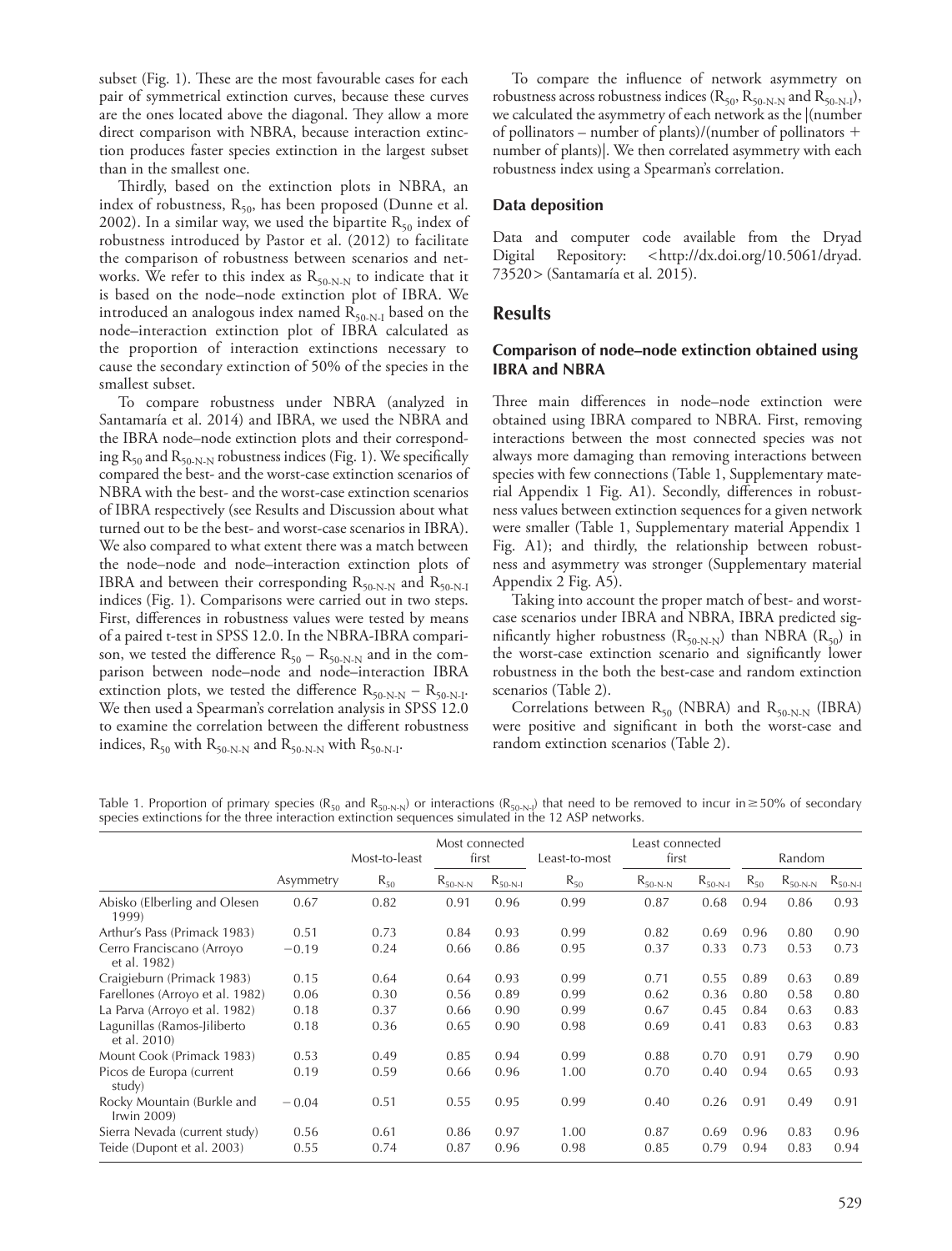Table 2. Average  $\pm$  SD differences in robustness (R<sub>50</sub> – R<sub>50-N-N</sub>) between NBRA and IBRA for the three extinction sequences. The results of the paired t-test (t) for differences in robustness and the Spearman correlation coefficient  $(R_s)$  between  $R_{50}$  and  $R_{50-N-N}$  are also shown.

| Extinction<br>sequence | Average $\pm$ SD |         | D       | К,   |       |
|------------------------|------------------|---------|---------|------|-------|
| Worst-case             | $-0.17 \pm 0.15$ | $-4.00$ | 0.002   | 0.67 | 0.018 |
| Best-case              | $0.26 \pm 0.13$  | 7.02    | < 0.001 | 0.14 | 0.660 |
| Random                 | $0.20 \pm 0.09$  | 7.42    | < 0.001 | 0.70 | 0.012 |

### **Comparison of node–node and node–interaction extinction plots using IBRA**

The robustness derived from node–interaction extinction plots was always lower for the least connected first interaction extinction sequence than for the most connected first sequence, and differences between extinction sequences were greater than those derived from node–node extinction plots (Table 1, Supplementary material Appendix 1 Fig. A2). The robustness derived from node–interaction extinction plots was also significantly higher than that derived from node– node extinction plots in the most connected first and random sequences and significantly lower in the least connected first sequence (Table 3).

The robustness derived from node–node extinction plots was positively and significantly correlated to that derived from node–interaction extinction plots for least connected first and random sequences (Table 3). No significant correlation was found between  $R_{50-N-N}$  and  $R_{50-N-I}$  in the most connected first sequence (Table 3).

Differences in robustness between subsets in the node– interaction extinction plots increased with asymmetry, although less markedly than in node–node extinction plots (Supplementary material Appendix 2 Fig. A5). When both subsets (plants and pollinators) were considered together in the node–interaction extinction plots, intermediate robustness values were obtained compared to those obtained when each subset was considered separately (Supplementary material Appendix 1 Fig. A2).

# **Discussion**

As complex network tools have been increasingly used in the last 15 years to assess the robustness of ecological systems to disturbances affecting ecological interactions (Solé and Montoya 2001, Memmott et al. 2004, Gao et al. 2006,

Table 3. Average  $\pm$  SD differences in robustness ( $R_{50-N-N} - R_{50-N-1}$ ) between node–node and node–interaction extinction plots of IBRA for the three extinction sequences. The results of the paired t-test (t) for differences in robustness and the Spearman correlation coefficient  $(R_s)$  between  $R_{50-N-1}$  and  $R_{50-N-N}$  are also shown.

| Extinction<br>sequence                                        | Average $\pm$ SD | $-t$ | р                 | К,   | р                |
|---------------------------------------------------------------|------------------|------|-------------------|------|------------------|
| Most connected $-0.20 \pm 0.12$ $-6.05$ < 0.001 0.54<br>first |                  |      |                   |      | 0.072            |
| Least connected<br>first                                      | $0.18 \pm 0.08$  | 4.53 | 0.001             |      | $0.90 \le 0.001$ |
| Random                                                        | $-0.19 + 0.10$   |      | $-6.77 \le 0.001$ | 0.65 | 0.021            |

530

Allesina et al. 2009, Vieira and Almeida-Neto 2015), it is crucial to assess their reliability. Previous work with simulated pollination networks suggests that different approaches radically affect the qualitative and quantitative conclusions drawn (Pastor et al. 2012). The results obtained in this study through the comparison of NBRA and IBRA based on empirical networks has two main implications in this field of research: 1) different approaches yield very different qualitative conclusions; and 2) existing topological assessments of ecological network robustness could be overly optimistic quantitatively, at least those based on disturbances affecting species at random or beginning with the least connected species.

### **Main differences between IBRA and NBRA and their practical implications**

In the NBRA approach, the least-to-most connected sequence has been commonly considered the best possible scenario in terms of robustness, while the most-to-least connected sequence has been considered the worst (Memmott et al. 2004). To our surprise, the opposite occurs for interaction removal, i.e. the highly connected first sequence turned out to be a best-case extinction scenario and vice versa. The node–node extinction plots of IBRA resulted in significantly lower robustness when interactions, rather than species, removal initially affected the most connected species, and higher robustness when interaction removal initially affected the least connected species (Table 2, Supplementary material Appendix 1 Fig. A1–A2). In other words, whilst in NBRA the primary removal of low-degree species caused fewer secondary extinctions than the primary removal of high-degree species, in IBRA, where there is no distinction between primary and secondary extinctions, the removal of interactions between low-degree species of both plants and pollinators caused more secondary extinctions than the removal of interactions between high-degree species.

Another qualitative difference between NBRA and IBRA was that node–node extinction plots of IBRA produced very similar curves for the different extinction sequences (Table 1, Supplementary material Appendix 1 Fig. A1). To understand this difference it is important to realize that the node–node extinction plots of IBRA actually depict the relationship between plant and pollinator persistence throughout the same underlying interaction extinction process. Thus, IBRA showed a similar relationship in the rate of plant and pollinator persistence across extinction sequences. Furthermore, node–node extinction plots of IBRA were strongly influenced by network asymmetry (Supplementary material Appendix 2 Fig. A5). As the same number of interactions was divided between the two subsets, both species subsets in symmetric networks became extinct at the same rate and, therefore, both extinction curves followed the diagonal  $y = 1 - x$  (Supplementary material Appendix 2 Fig. A6). However, asymmetric networks produced extinction curves above the diagonal, because the first interaction extinctions only affected species from the largest subset (Supplementary material Appendix 2 Fig. A6). The greater the asymmetry, the longer the delay in the beginning of species extinction in the smallest subset (Supplementary material Appendix 2 Fig. A6).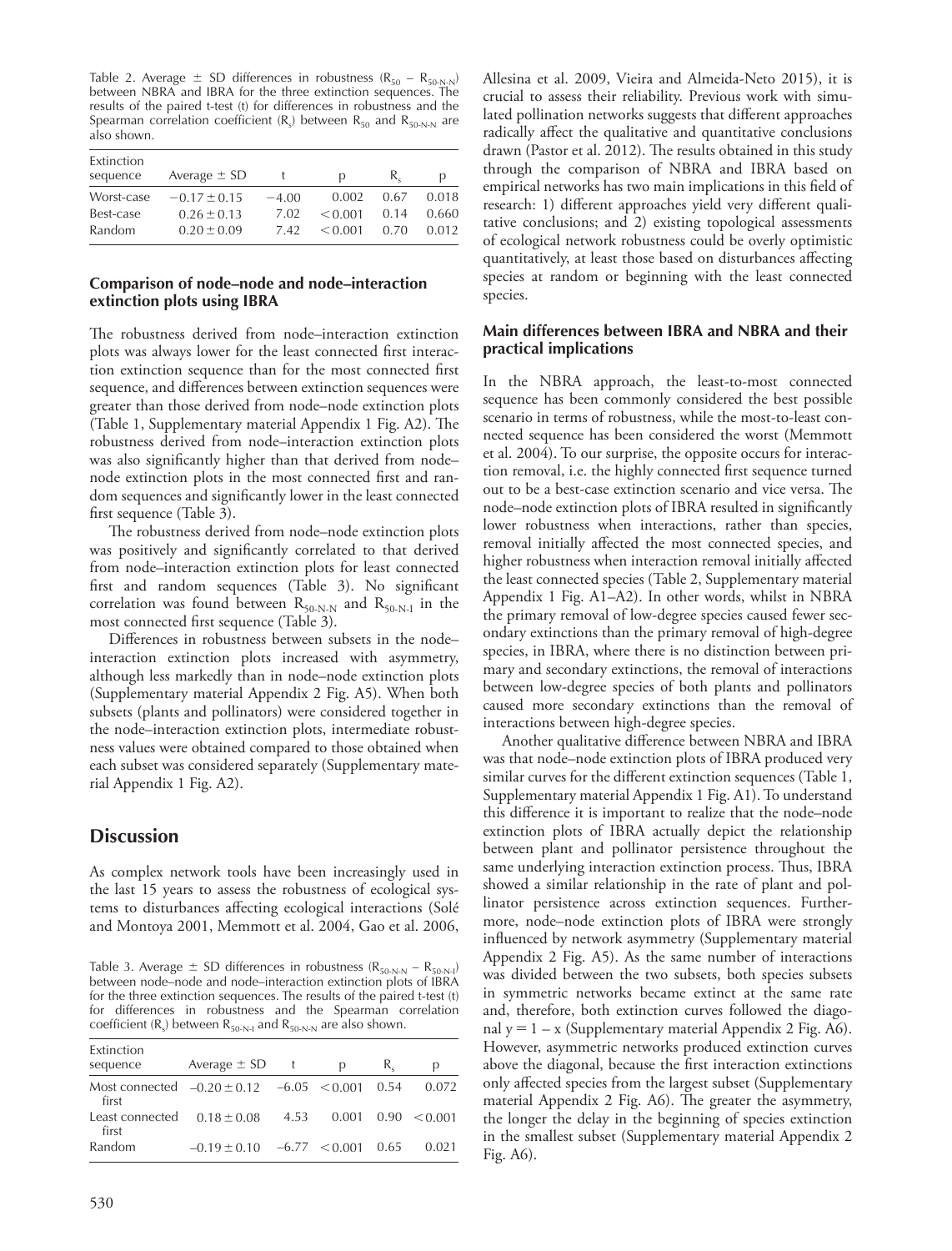The observed qualitative and quantitative differences between NBRA and IBRA in the node–node extinction plots have some practical implications. The similarity in robustness across extinction sequences using IBRA downplays the importance of determining whether more connected (generalist) or less connected (specialist) species are more likely to become extinct in natural communities. Furthermore, the broad range of robustness values obtained using IBRA highlights the high dependence of robustness on the structural properties of each network (Dunne et al. 2002, Gao et al. 2006, Allesina et al. 2009, Pastor et al. 2012), which prevents generalizations about the robustness of pollination networks. As previously suggested (Memmott et al. 2004, Dormann et al. 2009, Pastor et al. 2012, Santamaría et al. 2014), network asymmetry is a key feature in the robustness of bipartite networks, which will probably determine which subset is the least robust.

Comparison of network robustness using node–node versus node–interaction extinction plots contributed to a better understanding of the interaction extinction process and clarifies why what we expected to be the best and worst-case scenarios was incorrect. The low robustness predicted from the removal of interactions between the least connected species as compared with removing interactions between the most connected species was much more obvious in the node–interaction extinction plots, where the difference in robustness between sequences was greater (Table 1, Supplementary material Appendix 1 Fig. A2). The lower robustness of the least connected first sequence in comparison with most connected first sequence is because the probability of choosing non-redundant interactions was greater when extinction began with specialist species interactions. In this way, the least connected first sequence in IBRA was actually equivalent to a sequence that began by removing the least redundant interactions, leading to the loss of the two species involved (plant and pollinator) and producing a worstcase scenario. The slope of this extinction curve increased with the proportion of species with degree one on the y-axis. Blüthgen et al. (2008) suggest that the proportion of specialist–specialist interactions may be underestimated in pollination networks. This adds relevance to the low robustness found for this sequence of interaction removal. The most connected first sequence began by removing the redundant interactions sensu Allesina et al. (2009), which delays the beginning of species extinction, i.e. a best-case scenario. The random sequence produced an intermediate species extinction rate, which could be diminished by nestedness, as it means that specialist–generalist interactions are the most abundant (Bascompte et al. 2003).

The low robustness to removal of interactions between species with few connections also has practical implications. It is widely assumed that disturbances affecting species with few connections will have a low impact on the network because specialists tend to interact mostly with generalists (Bascompte et al. 2003). Our results, however, indicate that the removal of a very small fraction of specialist species interactions could suffice to cause the extinction of more than 50% of species in the network (Table 1, Supplementary material Appendix 1 Fig. A2). Thus, although in a scenario of species removal nestedness protects the network from extinction of species with few connections (Burgos et al. 2007), this does not happen in a scenario of interaction removal. The results for the least connected first interaction extinction sequence agrees with results reported for food webs (Allesina et al. 2009), suggesting that pollination networks may be potentially vulnerable to the loss of non-redundant interactions.

#### **Need for empirical data**

The significant correlation between robustness indices of node–interaction and node–node extinction plots of IBRA (Table 3) supports the use of the node–node extinction plot of IBRA as a common ground to compare NBRA and IBRA, at any rate for least connected first and random sequences. This partial match between approaches raises the question of assessing which of them, if either, is the most useful. The convenience of each approach might depend on the type of disturbance causing network disassembly. A sudden large disturbance could trigger immediate species extinctions as described by NBRA, especially if species extinction begins with the most connected species as reported by Pauw (2007). However, more gradual disturbances could first decrease species abundance and then lead to extinctions, which would be better described by IBRA, especially by the least connected first and random sequences. Such decreases in abundance causing functional extinction could be seen as a "relaxation time"(Diamond 1972) or an "extinction debt" (Brodie et al. 2014) before species extinction.

If functional extinction turns out to be a general trend in the disassembling of ecological networks, current assessments of ecological network robustness could be too optimistic, and the interaction extinction based approach would be desirable. Thus, empirical data are urgently needed. For example, including interaction diversity in the study of plant population responses to habitat fragmentation would shed light on which robustness approach is more reliable. Unfortunately, this has rarely been studied (Aguilar et al. 2006, Hadley and Betts 2012). Studies for whole communities are also scarce (Sabatino et al. 2010, Burkle and Knight 2012). Nevertheless, some evidence has been found of a decrease in population abundance preceding species extinction for food webs (Säterberg et al. 2013). In addition, mutualism failure occurs below a population abundance threshold (functional extinction threshold), even though no species is yet extinct (Bosch and Waser 2001, Anderson et al. 2011). Evidence exists too for species extinction mediated by the disruption in mutualism (Bond 1994). Increasing the mechanistic understanding of the functional extinction in pollination networks is crucial (Valiente-Banuet et al. 2014). For example, when one species decreases in abundance do all its interactions with other partners decrease in parallel or not? Are weak interactions affected more or less than strong interactions?

#### **Limitations and further developments**

Although our study provides new insights into the robustness assessment of pollination networks, we should also consider two limitations. First, a larger set of networks would improve the reliability of the statistical comparisons between approaches, even though it would not change the striking qualitative differences in robustness range obtained using the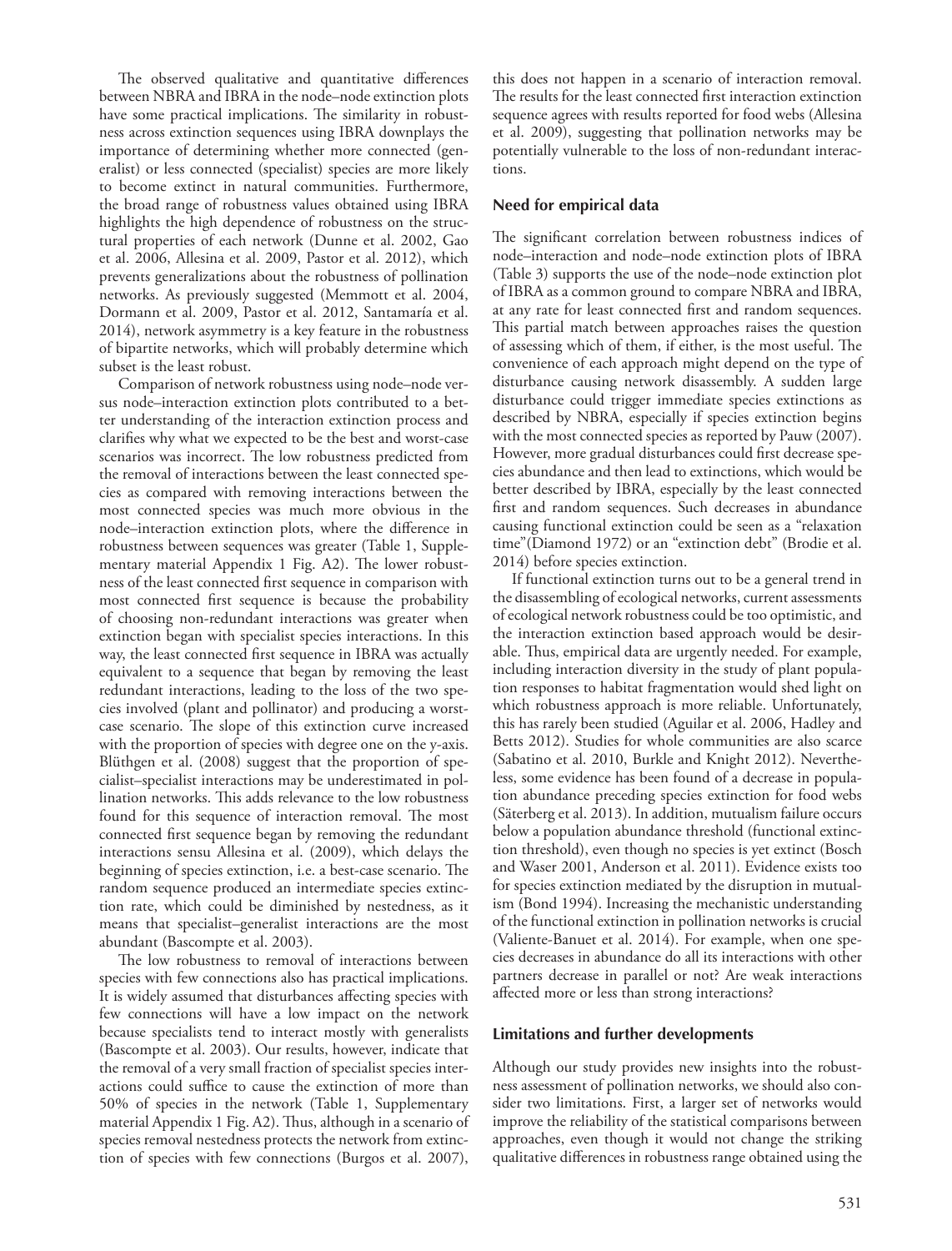two extinction approaches and their connection with network structure (see Dunne et al. 2002 for a similar reasoning). Secondly, considering the impact of each interaction (i.e. the benefit of plant rewards for the pollinator and pollinator effectiveness – Vázquez et al. 2012, King et al. 2013, Vieira and Almeida-Neto 2015) would have been desirable. Unfortunately, gathering such data at a network scale is a daunting task.

Additionally, our approach is a first step that can be expanded in at least four ways. First, we have focused on topological network robustness to the simulated extinction of its components. A parallel research line which evaluates the temporal persistence of species in the network by simulating population dynamics is a complementary tool that can shed light on how species abundance fluctuation affects current inferences on bipartite network structure and robustness (Fortuna and Bascompte 2006, Valdovinos et al. 2009, 2013, Ramos-Jiliberto et al. 2012, García-Algarra et al. 2014, Vázquez et al. 2015). It is also extremely important to obtain empirical information on how ecological networks are disassembled, following the lead of Sabatino et al. (2010) and Burkle and Knight (2012). These two approaches should be merged in future studies.

Secondly, the possibility of rewiring should also be incorporated into IBRA as it has been done in NBRA (Kaiser-Bunbury et al. 2010, Ramos-Jiliberto et al. 2012). We are aware that assuming that a species losing all its interactions cannot rewire to other species and inevitably becomes extinct is too constrained. However, available empirical evidence on pollinator behaviour is insufficient to establish realistic rewiring rules either in NBRA and IBRA. We expect that rewiring may increase robustness in IBRA as it does in NBRA (Kaiser-Bunbury et al. 2010, Ramos-Jiliberto et al. 2012) without changing qualitatively our conclusions.

Thirdly, how to achieve a proper comparison between IBRA and NBRA needs further consideration. Despite rapid progress on the simulation of ecological network disassembly, there is a lack of comparisons between the results of different methods. This may be partly because the absence of comparability between them (Gao et al. 2006, Kaiser-Bunbury et al. 2010). We have tried to develop a common ground between NBRA and IBRA but we are aware of its limitations. The IBRA sequences proposed in this study are analogous to those of NBRA in the sense that they indicate best- and worst-case extinction scenarios. Our choice covered the two most extreme scenarios, but finding exact analogues to NBRA extinction sequences is complex, thus hindering the comparability of NBRA and IBRA. Of course, other interaction extinction sequences are possible. Any other potential interaction extinction sequence would be intermediate between the ones modelled here and, although possibly more easily comparable with NBRA, would be less informative. In the absence of empirical evidence of how pollination networks disassemble, exploring the most extreme extinction scenarios seems more desirable and represents a valuable step forward in the assessment of network robustness, by providing a sound base for generalization of the NBRA. Our extinction sequences allow us to explore what happens when the interaction removal is preferably directed to the most- or least-redundant interactions (in the spirit of Allesina et al. 2009). Our initial consideration of best- and worst-case

scenarios was incorrect and a proper interpretation required us to pay attention to the functionality or redundancy of the interactions removed. Although we did not specifically test it, choosing less extreme interaction extinction sequences could avoid the reversal in the ranking of robustness of the extinction sequences compared to NBRA. Consideration of these less extreme extinction sequences could improve the comparability between NBRA and IBRA and deserves future consideration.

Finally, interaction frequency could be taken into account, either directly or through interaction strength (Gilarranz et al. 2012, Vázquez et al. 2012, Vieira and Almeida-Neto 2015). We have tentatively explored the effects of interaction frequency incorporation using the three ASP networks for which interaction frequency data were available. We simulated three analogous sequences of interaction extinction using interaction frequency as our decision criterion of interaction selection to be removed (Supplementary material Appendix 2 Fig. A5–A6). In this case, the most-to-least sequence removed interactions from the most to the least frequent, and the least-to-most sequence removed interactions from the least to the most frequent. We found important differences between this approach and the qualitative ones. As the three networks showed different responses to the same weighted interaction extinction sequences, general conclusions cannot be made. However, we noticed that when the least frequent interactions were removed first, species from the largest subset – which had a higher proportion of rare interactions – became extinct faster than species from the smallest subset. This result suggests that asymmetry may also be a key structural pattern in the weighted interaction extinction approach, at least for the least-to-most sequence. The apparently higher robustness in the least-to-most sequence of weighted IBRA compared to un-weighted IBRA could be explained by the asymmetry of dependence (Bascompte et al. 2006) or simply by the high proportion of rare interactions that introduced randomness in the interaction extinction order. Incorporation of interaction strength also leads to increases or decreases in robustness in recent analyses (Vieira and Almeida-Neto 2015). Since our weighted interaction extinction approach yielded promising results, a comparison between weighted and un-weighted interaction extinction approaches deserves further research using a larger set of weighted networks.

## **Conclusion**

Our comparison of the whole range of network robustness produced by different scenarios of disassembly showed that network robustness was very dependent on the approach used. In general, the interaction extinction approach yielded a greater effect of asymmetry and low robustness to the extinction of interactions between the least connected species. Although we only had three alpine weighted networks, our results also revealed differences between weighted and un-weighted interaction extinction assessment approaches. Furthermore, network asymmetry influenced all approaches (node-based, interaction-based and weighted interactionbased) to a different extent. Thus, we are still far from understanding the robustness of alpine and subalpine (and probably other) pollination networks. These differences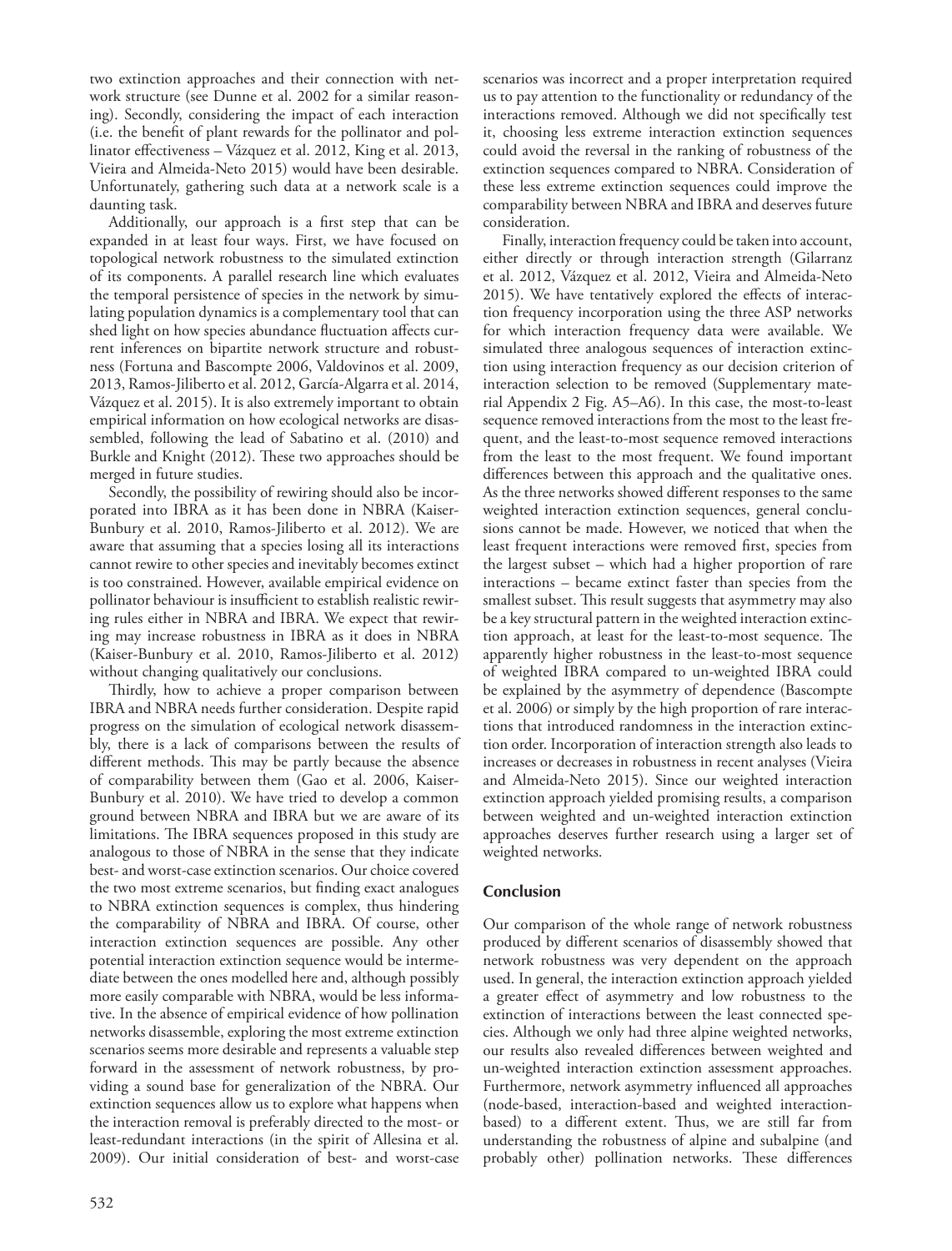between approaches highlight the need to empirically document which of them (if any) is the most suitable. We need to increase our understanding of empirical plant–pollinator interactions in disturbed ecosystems to increase the realism of simulated scenarios of robustness assessment.

*Acknowledgements –* We thank the authors cited in Table 1 for making their data available, Jens Olesen for providing the data of Arthur's Pass, Craigieburn and Mount Cook networks, Rodrigo Medel for providing the data of Lagunillas, José Cerca, Marta Correia, Lucía de Soto, Raúl García-Camacho, Luis Giménez-Benavides, Rubén Milla, Natalia Rodríguez, Alberto L. Teixido and Rubén Torices for field work in the networks in Picos de Europa (P.E.) and/or Sierra Nevada (S.N.), Miguel Carles-Tolrá, Leopoldo Castro, Milos Cerny, Xavier Espalader, David Gibbs, David Gutiérrez, María Ángeles Marcos, Ana Isabel Martínez, Verner Michelsen, Francisco Javier Ortiz, Marc Pollet, Adrian Pont and Hans-Peter Tschorsnig for insect identification of networks P.E. and/or S.N., Juan Lorite for plant identification of network S.N., P.E. and S.N. National Park staff for permits and Sergio González and Emilio Huerta, keepers of the mountain refuge J. R. Lueje, for making the fieldwork of the network P.E. much easier. Lori J. de Hond and Jeff Ollerton reviewed the English. Adrián Escudero and José Mª Gómez provided useful input to a previous draft. Stefano Allesina made useful comments on the manuscript. This study was supported by the project URJC-CM-2007-CET-1620 from the Universidad Rey Juan Carlos and the Comunidad de Madrid (MM and SS), project 014/2009 from the Organismo Autónomo de Parques Nacionales (Spain) (MM and SS), and project PGUI of the Comunidad de Madrid MODELICO-CM/S2009ESP-1691. This research was also supported by the Ministry of Economy and Competitiveness-Spain under contract no. MTM2012-39101 (JG and JMP).

## **References**

- Aguilar, R. et al 2006. Plant reproductive susceptibility to habitat fragmentation: review and synthesis through a meta-analysis. – Ecol. Lett. 9: 968–980.
- Albert, R. et al. 2000. Error and attack tolerance of complex networks. – Nature 406: 378–382.
- Allesina, S. et al. 2009. Functional links and robustness in food webs. – Phil. Trans. R. Soc. B 364: 1701–1709.
- Anderson, S. H. et al. 2011. Cascading effects of bird functional extinctions reduce pollination and plant density. – Science 331: 1068–1071.
- Arroyo, M. T. K. et al. 1982. Community studies in pollination ecology in the high temperate Andes of central Chile. I. Pollination mechanisms and altitudinal variation. – Am. J. Bot. 69: 82–97.
- Astegiano, J. et al. 2015. The robustness of plant–pollinator assemblages: linking plant interaction patterns and sensitivity to pollinator loss. – PLoS ONE 10: e0117243.
- Bascompte, J. et al. 2003. The nested assembly of plant–animal mutualistic networks. – Proc. Natl Acad. Sci. USA 100: 9383–9387.
- Bascompte J. et al. 2006. Asymmetric coevolutionary networks facilitate biodiversity maintenance. – Science 312: 431–433.
- Berg, S. et al. 2015. Ecological communities are vulnerable to realistic extinction sequences. – Oikos 124: 486–496.
- Blüthgen, N. et al. 2008. What do interaction network metrics tell us about specialization and biological traits? – Ecology 89: 3387–3399.
- Bond, W. J. 1994. Do mutualisms matter? Assessing the impact of pollinator and disperser disruption on plant extinction. – Phil. Trans. R. Soc. B 344: 83–90.
- Bosch, M. and Waser, N. M. 2001. Experimental manipulation of plant density and its effect on pollination and reproduction of two confamilial montane herbs. – Oecologia 126: 76–83.
- Brodie, J. F. et al. 2014. Secondary extinctions of biodiversity. Trends Ecol. Evol. 29: 664–672.
- Burgos, E. et al. 2007. Why nestedness in mutualistic networks? – J. Theor. Biol. 249: 307–313.
- Burkle, L. and Irwin, R. 2009. The importance of interannual variation and bottom–up nitrogen enrichment for plant–pollinator networks. – Oikos 118: 1816–1829.
- Burkle, L. and Knight, T. 2012. Shifts in pollinator composition and behavior cause slow interaction accumulation with area in plant–pollinator networks. – Ecology 93: 2329–2335.
- Dayton, P. K. et al. 2000. Marine reserves: parks, baselines and fishery enhancement. – Bull. Mar. Sci. 66: 617–634.
- Diamond, J. M. 1972. Biogeographic kinetics: estimation of relaxation times for avifaunas of southwest Pacific islands. – Proc. Natl Acad. Sci. USA 69: 3199–3203.
- Dormann, C. et al. 2009. Indices, graphs and null models: analyzing bipartite ecological networks. – Open Ecol. J. 2: 7–24.
- Dunne, J. A. et al. 2002. Network structure and biodiversity loss in food webs: robustness increases with connectance. – Ecol. Lett. 5: 558–567.
- Dupont, Y. L. et al. 2003. Structure of a plant flower visitor network in the high altitude sub-alpine desert of Tenerife, Canary Islands. – Ecography 26: 301–310.
- Elberling, H. and Olesen, J. M. 1999. The structure of a high latitude plant–flower visitor system: the dominance of flies. – Ecography 22: 314–323.
- Fortuna, M. A. and Bascompte, J. 2006. Habitat loss and the structure of plant–animal mutualistic networks. – Ecol. Lett. 9: 281–286.
- Gao, L. et al. 2006. Betweenness-based attacks on nodes and edges of food webs. – Discrete Contin. Dyn. Syst. Ser. B 13: 421–428.
- García-Algarra, J. et al. 2014. Rethinking the logistic approach for population dynamics of mutualistic interactions. – J. Theor. Biol. 363: 332–343.
- Gilarranz, L. J. et al. 2012. The architecture of weighted mutualistic networks. – Oikos 121: 1154–1162.
- Hadley, A. S. and Betts, M. G. 2012. The effects of landscape fragmentation on pollination dynamics: absence of evidence not evidence of absence. – Biol. Rev. 87: 526–544.
- Hegland, S. J. and Nielsen, A. 2009. How does climate warming affect plant–pollinator interactions? – Ecol. Lett. 12: 184–195.
- Holme, P. et al. 2002. Attack vulnerability of complex networks. – Phys. Rev. E 65: 056109.
- Jordano, P. et al. 2003. Invariant properties in coevolutionary networks of plant–animal interactions. – Ecol. Lett. 6: 69–81.
- Kaiser-Bunbury, C. N. et al. 2010. The robustness of pollination networks to the loss of species and interactions: a quantitative approach incorporating pollinator behaviour. – Ecol. Lett. 13: 442–452.
- King, C. et al. 2013. Why flower visitation is a poor proxy for pollination: measuring single-visit pollen deposition, with implications for pollination networks and conservation. – Meth. Ecol. Evol. 4: 811–818.
- MacArthur, R. H. 1955. Fluctuations of animal populations and a measure of community stability. – Ecology 36: 533–536.
- Memmott, J. et al. 2004. Tolerance of pollination networks to species extinctions. – Proc. R. Soc. B 271: 2605–2611.
- Olesen, J. M. et al. 2008. Temporal dynamics in a pollination network. – Ecology 89: 1573–1582.
- Pastor, J. M. et al. 2012. Effects of topology on robustness in ecological bipartite networks. – Netw. Heterog. Media 7: 429–440.